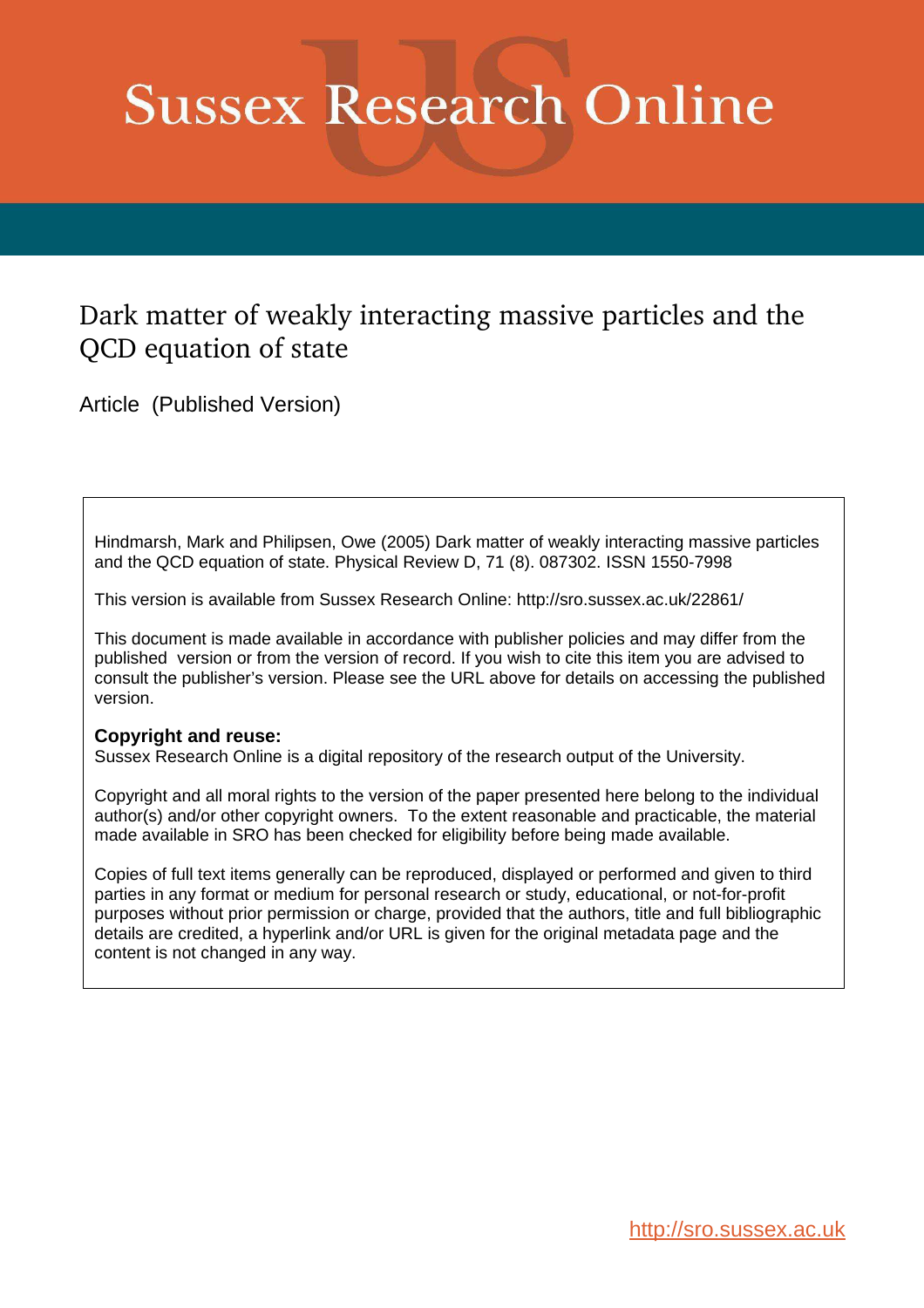## **Dark matter of weakly interacting massive particles and the QCD equation of state**

Mark Hindmarsh<sup>1</sup> and Owe Philipsen<sup>1,2</sup>

<sup>1</sup>*Department of Physics & Astronomy, University of Sussex, Brighton BN1 9QH, United Kingdom*

2 *Institut fu¨r Theoretische Physik, Westfa¨lische Wilhelms-Universita¨t Mu¨nster, 48149 Mu¨nster, Germany*

(Received 1 February 2005; published 28 April 2005)

Weakly Interacting Massive Particles (WIMPs) of mass *m* freeze-out at a temperature  $T_f \approx m/25$ , i.e. in the range 400 MeV-40 GeV for a particle in the typical mass range 10-1000 GeV. The WIMP relic density, which depends on the effective number of relativistic degrees of freedom at  $T_f$ , may be measured to better than 1% by Planck, warranting comparable theoretical precision. Recent theoretical and experimental advances in the understanding of high-temperature QCD show that the quark gluon plasma departs significantly from ideal behavior up to temperatures of several GeV, necessitating an improvement of the cosmological equation of state over those currently used. We discuss how this increases the relic density by approximately 1.5–3*:*5% in benchmark mSUGRA models, with an uncertainty in the QCD corrections of 0.5–1%. We point out what further work is required to achieve a theoretical accuracy comparable with the expected observational precision, and speculate that the effective number of degrees of freedom at  $T_f$  may become measurable in the foreseeable future.

A leading candidate for the primary constituent of dark matter is the Weakly Interacting Massive Particle (WIMP, see e.g. [1]). WIMPs of mass *m* generically freeze out at a temperature of around  $T_f \simeq m/25$  GeV, and so for typical masses in the range  $10-1000$  GeV,  $T_f$  lies between 400 MeV and 40 GeV. The equation governing the relic density depends on both energy and entropy densities, and so the WIMP relic density is sensitive to the equation of state of the Universe in this temperature range. It is normally supposed that, above the QCD confinement critical temperature of  $T_c \sim 200$  MeV, the plasma is weakly interacting because of asymptotic freedom, and can be treated as an ideal gas, and this assumption is built into at least two of the best-known SUSY WIMP relic density packages, DarkSUSY [2] and MicrOMEGAs [3].

However, intensive nonperturbative studies and experiments revealed that the high-temperature QCD plasma still departs significantly from an ideal gas at temperatures several orders of magnitude higher than *T<sup>c</sup>* . It is therefore worth re-examining the equation of state for the Universe in this critical regime, and qualitative investigations have been made before [4]. Using recent progress in both the deconfined [5] and confined [6] phases, we construct an improved equation of state and investigate the consequences for the WIMP relic density in one of the dark matter packages, DarkSUSY. DarkSUSY currently uses an equation of state [7] based on work in Refs. [8,9]. Replacing it with the improved version gives upward corrections of over 2% to the relic densities in a set of benchmark mSUGRA models [10], and larger effects for models with lower  $T_f$ .

Although small, this correction is becoming significant in the new era of precision cosmology: the cold dark matter

DOI: 10.1103/PhysRevD.71.087302 PACS numbers: 95.35.+d, 12.38.Mh

(CDM) density is determined to better than 10% in singlefield inflation models from a combination of the Cosmic Microwave Background (CMB) angular power spectrum and observations of the galaxy power spectrum by 2dF [11] and by SDSS [12]. Planck promises to do much better, with one estimate giving a determination to better than  $1\%$ [13].

The calculations we use still involve simplifications and systematic errors, forcing us to model the equilibrium pressure  $p(T)$  to some extent, as described below. Estimating our systematic errors on the QCD equation of state to be on the order of 10% near  $T_c$ , we show how they propagate into uncertainties in the range of 0.5–1% in the relic density of WIMPs. Thus, the quest for new physics in observational cosmology depends on further improvements in the accuracy of the quantitative understanding of the QCD equation of state.

There has been much effort in calculating the pressure  $p(T)$  of an SU( $N_c$ ) gauge theory with  $N_f$  fundamental fermions at temperature *T*, as reviewed in Refs. [14 –18]. Perturbative expansions in the coupling constant *g* of quantities such as the pressure converge badly, and particularly for a strongly-coupled theory like QCD. Strictly perturbative expansions, even when expanded to  $O(g^6 \ln g)$ [5], seem to converge well only at remarkably high temperatures, above  $10<sup>5</sup>T_c$ , in sharp contradiction to the ideal gas assumption usually made in cosmology.

In the high-temperature regime, progress has been made using perturbative finite-temperature dimensional reduction (DR) (see [5] and references therein). By constructing a sequence of effective theories for the scales  $2\pi T$ ,  $gT$  and  $g<sup>2</sup>T$ , the last of which has to be treated nonperturbatively, one can get results for arbitrary  $N_f$  of massless quarks applicable down to a few times  $T_c$ . By fitting for the nonperturbative and as yet unknown  $O(g^6)$  coefficient, the authors of Ref. [5] were able to match their calculated

<sup>\*</sup>Electronic address: m.b.hindmarsh@sussex.ac.uk

<sup>†</sup> Electronic address: ophil@uni-muenster.de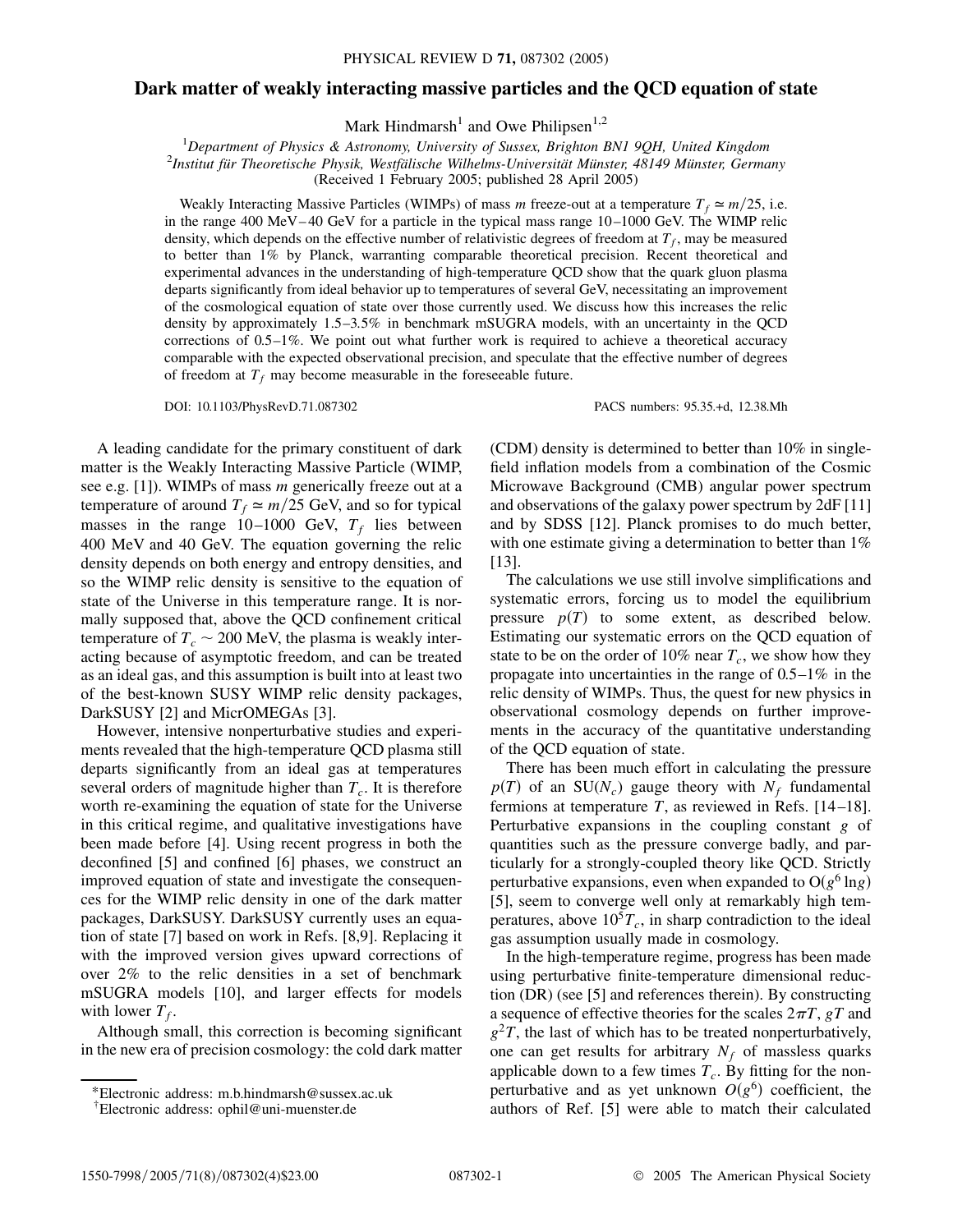pressure reasonably well to pure-glue lattice data near the critical temperature.

Around the transition, there now exist lattice calculations for the pressure and energy density for  $N_f = 0, 2, 3$ degenerate quark flavours, as well as first data for  $N_f$  =  $2 + 1$ , i.e. two light and one heavier flavour. The pseudocritical temperatures  $T_c(N_f)$  (defined as the peak of a susceptibility) are currently given as  $T_c(0) = 271 \pm 2$ MeV,  $T_c(2) = 173 \pm 8$  MeV and  $T_c(3) = 154 \pm 8$  MeV [19]. It has to be stressed, however, that only the pureglue case has been extrapolated to the continuum. Based on experience with that theory, the dynamical fermion results are estimated to display a systematic error of about 15% at the currently available lattice spacing. Corrections due to quark masses deviating from the physical ones appear to be negligible in comparison [19].

Finally, below the phase transition the hadronic resonance gas model, which treats the plasma as an ideal gas of mesons, baryons and their excited states, matches reasonably well to lattice data [6].

We now review relic density calculations. Consider a particle of mass *m* and number density *n*, undergoing annihilations  $XX \rightarrow \dots$  with total cross-section  $\sigma$ , assumed to be a typical weak interaction cross-section, proportional to  $G_F^2$ . Then [20]

$$
\dot{n} + 3Hn = -\langle \sigma v_{\text{Mgl}} \rangle (n^2 - n_{\text{eq}}^2), \tag{1}
$$

where  $n_{eq}$  is the equilibrium number density,  $H = \dot{a}/a$  is the Hubble parameter, and  $v_{\text{Mol}}$  is the Møller velocity which is a relativistic generalization of the relative velocity of the annihilating particles [20].

In order to solve the equation it is convenient to convert the time variable to  $x = m/T$ , and to measure the relic abundance in terms of  $Y = n/s$ , where *s* is the entropy density, related to the energy density  $\rho$  and the pressure  $p$ through  $s = (p + p)/T$ . If the total entropy  $S = sa^3$  is conserved, then we can write

$$
\frac{dY}{dx} = \frac{1}{3H} \frac{ds}{dx} \langle \sigma v_{\text{Mpl}} \rangle (Y^2 - Y_{\text{eq}}^2). \tag{2}
$$

This adiabaticity assumption is violated if the QCD transition is first order, but it is most likely to be a crossover transition at the low chemical potentials which are relevant for the early Universe [17,18].

We define effective numbers of degrees of freedom for the energy and entropy densities  $(g_{\text{eff}}(T))$  and  $h_{\text{eff}}(T)$  respectively) through

$$
\rho = \frac{\pi^2}{30} g_{\text{eff}}(T) T^4, \qquad s = \frac{2\pi^2}{45} h_{\text{eff}}(T) T^3. \tag{3}
$$

Using the Friedmann equation  $H^2 = 8\pi G\rho/3$ , one finds an approximate solution

$$
Y_0 \simeq \left(\frac{45}{\pi}\right)^{1/2} \frac{1}{m M_{\rm P} \langle \sigma v_{\rm M\emptyset} \rangle_{T_f}} \frac{x_f}{g_*^{\frac{1}{2}}(T_f)},\tag{4}
$$

where  $T_f$  is the freeze-out temperature, defined to be the temperature at which the relic abundance is a certain factor (taken to be 2.5) above the equilibrium abundance. We see that the relic density depends on the parameter

$$
g_{*}^{1/2}(T) = \frac{h_{\text{eff}}}{g_{\text{eff}}^{1/2}} \left( 1 + \frac{T}{3} \frac{d \ln h_{\text{eff}}}{dT} \right).
$$
 (5)

It is through this parameter that the QCD equation of state influences the relic density.

In an ideal gas at temperature *T*, a particle of mass  $m_i =$  $x_i$ *T* contributes to  $g_{\text{eff}}$ ,  $h_{\text{eff}}$  the amounts

$$
g_{i,\text{eff}} \equiv \frac{\rho_i}{\rho_0} = \frac{15}{\pi^4} \int_{x_i}^{\infty} \frac{(u^2 - x_i^2)^{1/2}}{e^u \pm 1} u^2 du,\tag{6}
$$

$$
h_{i,\text{eff}} \equiv \frac{s_i}{s_0} = \frac{45}{12\pi^4} \int_{x_i}^{\infty} \frac{(u^2 - x_i^2)^{1/2}}{e^u \pm 1} (4u^2 - x_i^2) du, \quad (7)
$$

where  $\rho_0$  and  $s_0$  are the energy and entropy densities for a free massless boson.

Interactions correct the ideal gas result, and  $g_{\text{eff}}$ ,  $h_{\text{eff}}$ have to be extracted from calculations of the energy and entropy, Eqs. (3). Note that in the relevant temperature range 40 to 0.4 GeV, 16 out the 18 bosonic degrees of freedom are coloured, with the coloured fermionic degrees of freedom dropping from 60/78 to 36/50. The dominant corrections are therefore expected to come from the coloured sector of the standard model, weak corrections are moreover suppressed by the boson masses and negligible.

The relic density codes DarkSUSY and MicrOMEGAs use identical equations of state, developed in Refs. [7–9]. Below *T<sup>c</sup>* the hadronic degrees of freedom are modeled by an interacting gas of hadrons and their resonances, while above  $T_c$  the quarks and gluons are taken to interact with a linear potential  $V<sub>O</sub>(r) = Kr$ , with a phenomenologically motivated value  $K = 0.18$  GeV<sup>2</sup>, derived from the slope of Regge trajectories. In this model, the pressure is already very close to ideal at temperatures above 1.6 GeV. All other standard model particles are free.

In this work we also take the ideal gas contributions for the particles of the standard model, with masses given by the Particle Data Group central values [21]. In the confined phase quarks and gluons are replaced by hadronic models described below. In the deconfined phase, the contribution to the pressure of the colored degrees of freedom is scaled by a function  $f(T)$ , defined to be the ratio between the true QCD pressure  $p(T)$  and the Stefan-Boltzmann result  $p_{SB}$ for the same theory,  $f(T) = p(T)/p_{SB}(T)$ . This correction factor is derived from lattice [19] and perturbative [5] calculations for  $N_f = 0$ , and uses an approximate universality in the pressure curves for different  $N_f$  observed by Karsch *et al.* [19]. Near the transition, the lattice-derived curves for  $f(T)$  have the approximate form  $f(T, N_f) =$  $f_{\text{QCD}}(T/T_c(N_f))$ , where  $T_c(N_f)$  is the critical temperature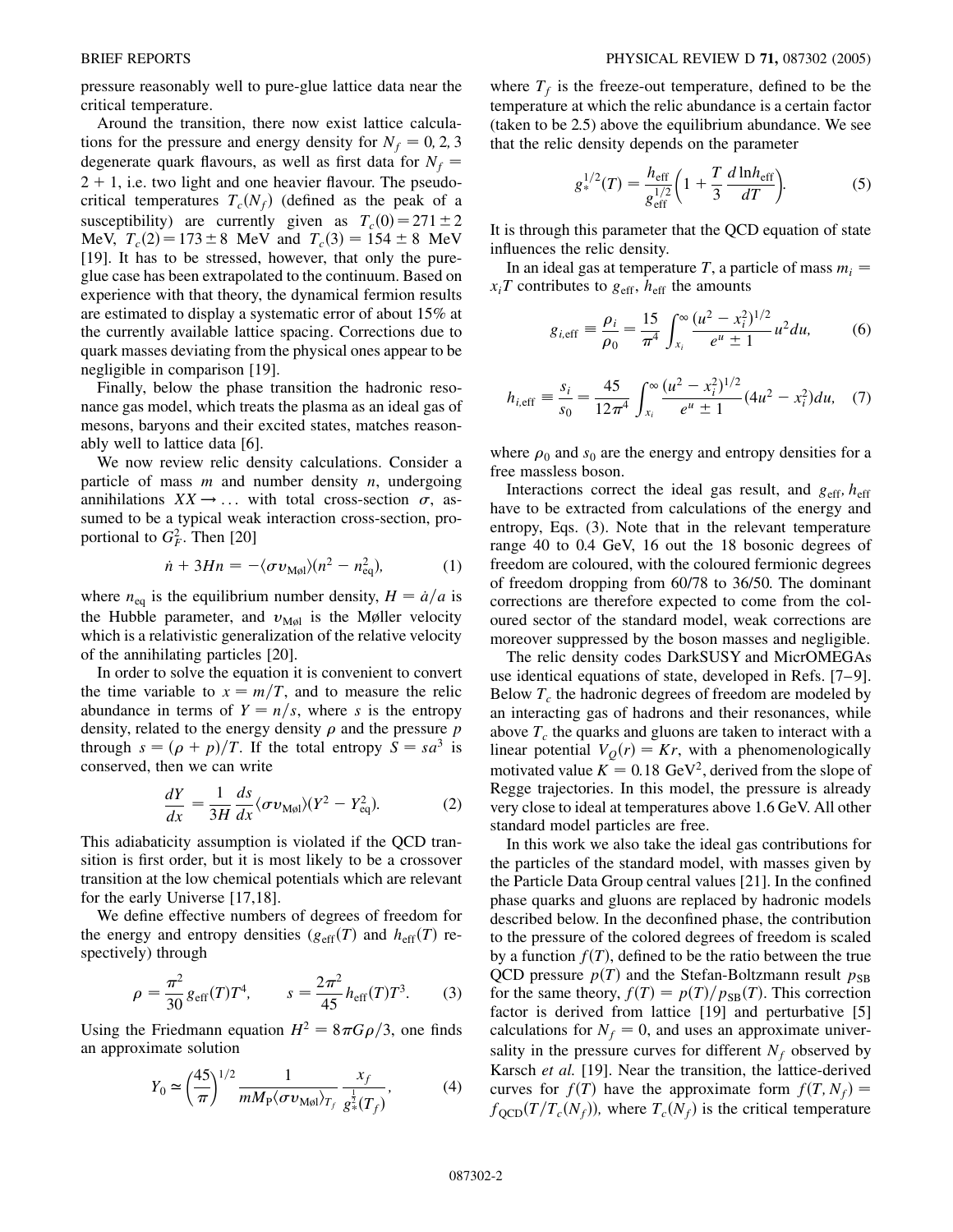for the theory with  $N_f$  light fermion flavours. Besides this, there appears to be only negligible  $N_f$ -dependence within the current numerical accuracy. We are therefore motivated to neglect quark mass effects, take the  $N_f = 0$  lattice data (in the continuum limit) and the  $N_f = 0$  DR formula of Kajantie *et al.* [5], and scale the temperature dependence by  $T_c(3)/T_c(0)$ . The correction factors are matched at 1.2 GeV using the undetermined  $O(g^6)$  parameter, which we take to be 0.6755, close to the value 0.7 used in Ref. [5]. At higher temperatures one crosses the *c* and *b* mass thresholds. However, for  $N_f > 3$  the O( $g^6$ ) fitting parameter is unknown, and the appropriate critical temperatures are also unknown. Hence we believe that scaling the  $N_f$  = 0 result is the best we can do at present. We will discuss later how improvements can be made.

In the confined phase we label our model equations of state (EOS) A, B and C. EOS A ignores hadrons completely, as the lattice shows that  $f(T)$  very rapidly approaches zero below *T<sup>c</sup>* . EOS B and C model hadrons as a gas of free mesons and baryons. It was noted in Ref. [6] that such a gas, including all resonances, gives a pressure which fits remarkably well to the  $N_f = 2 + 1$  lattice results although, as the authors themselves point out, this result should be treated with caution as the simulations are not at the continuum limit. We include all resonances listed in the Particle Data Group's table mass width 02.mc [21].

We make a sharp switch to the hadronic gas at a temperature  $T_{\text{HG}}$ . For our EOS B we take  $T_{\text{HG}} =$  $T_c = 154$  MeV, and for EOS C we take  $T_{HG} = 200$  MeV and  $T_c = 185.5$  MeV, values chosen to give as smooth a curve for  $h<sub>eff</sub>$  as possible. The effects of these equations of state on the relic densities turn out to differ by less than 0*:*3% in the relevant temperature interval, so in the following we concentrate on EOS B.

Before presenting our results we note that  $\Omega_c h^2$  is directly proportional to the entropy density today  $s_0 =$  $(2\pi^2/45)h_{\text{eff}}(T_\gamma)T_\gamma^3$ , and that this must be determined as accurately as possible. The photon temperature  $T_{\gamma}$  =  $2.725 \pm 0.001$  is very accurately measured [22], but the contribution from neutrinos requires a separate freeze-out calculation. Recent work [23] gives  $h_{\text{eff}}(T_\gamma) = 3.9172$ . We find that taking freeze-out temperatures to be 3.5 MeV for  $\nu_{\mu}$  and  $\nu_{\tau}$  and 2 MeV for  $\nu_e$ , as recommended in Ref. [7], gives  $h_{\text{eff}}(T_{\gamma}) = 3.9138$ , which is accurate enough for our purposes. DarkSUSY uses  $h_{\text{eff}}(T_v) = 3.9139$ .

In Figs. 1 we plot for our EOS B the effective numbers of degrees of freedom  $h_{\text{eff}}(T)$  and  $g_*^{1/2}(T)$  defined in Eqs. (3) and (5), compared with those used in DarkSUSY [2] and MicrOMEGAs [3]. The spike in our  $g_*^{1/2}(T)$  is an artefact of the matching of the scaled lattice data and the hadronic equation of state (i.e. the first derivative jumps). Since for physical QCD the transition is a smooth crossover, this spike is unphysical. However, it has no noticeable influence on the freeze-out of WIMPs at higher temperatures.



FIG. 1. Degrees of freedom factors  $g_*^{1/2}(T)$  and  $h_{\text{eff}}(T)$ , defined in Eqs. (3) and (5), for our equation of state B (solid) compared with those currently used in DarkSUSY and MicrOMEGAs (dashed). The spike in the upper panel is a numerical artefact without physical impact, see text.

In Table I we exhibit the effect of the new equation of state on the density of relic neutralinos  $\chi$ , for the mSUGRA models used to test DarkSUSY in the standard distribution [24]. We find changes of about 1.5–3*:*5%. In order to quantify the effect of uncertainty in the lattice data, we introduce two new models B2 and B3, which are constructed by scaling the lattice curve by 0.9 and 1.1, respectively, and then adjusting the  $O(g^6)$  parameter in the DR pressure curve so that it meets the scaled lattice curve at  $T = 4.43T_c$ . Thus a 10% uncertainty in the lattice pressure curve translates to an uncertainty in the relic density in the range 0.5–1%. Note that the lowest freezeout temperature in the table is about 4 GeV. This corresponds to more than  $20T_c$ , where the QCD corrections to *g* are around 5%. Evidently, WIMPs with freeze-out temperatures closer to  $T_c$  would be affected more strongly.